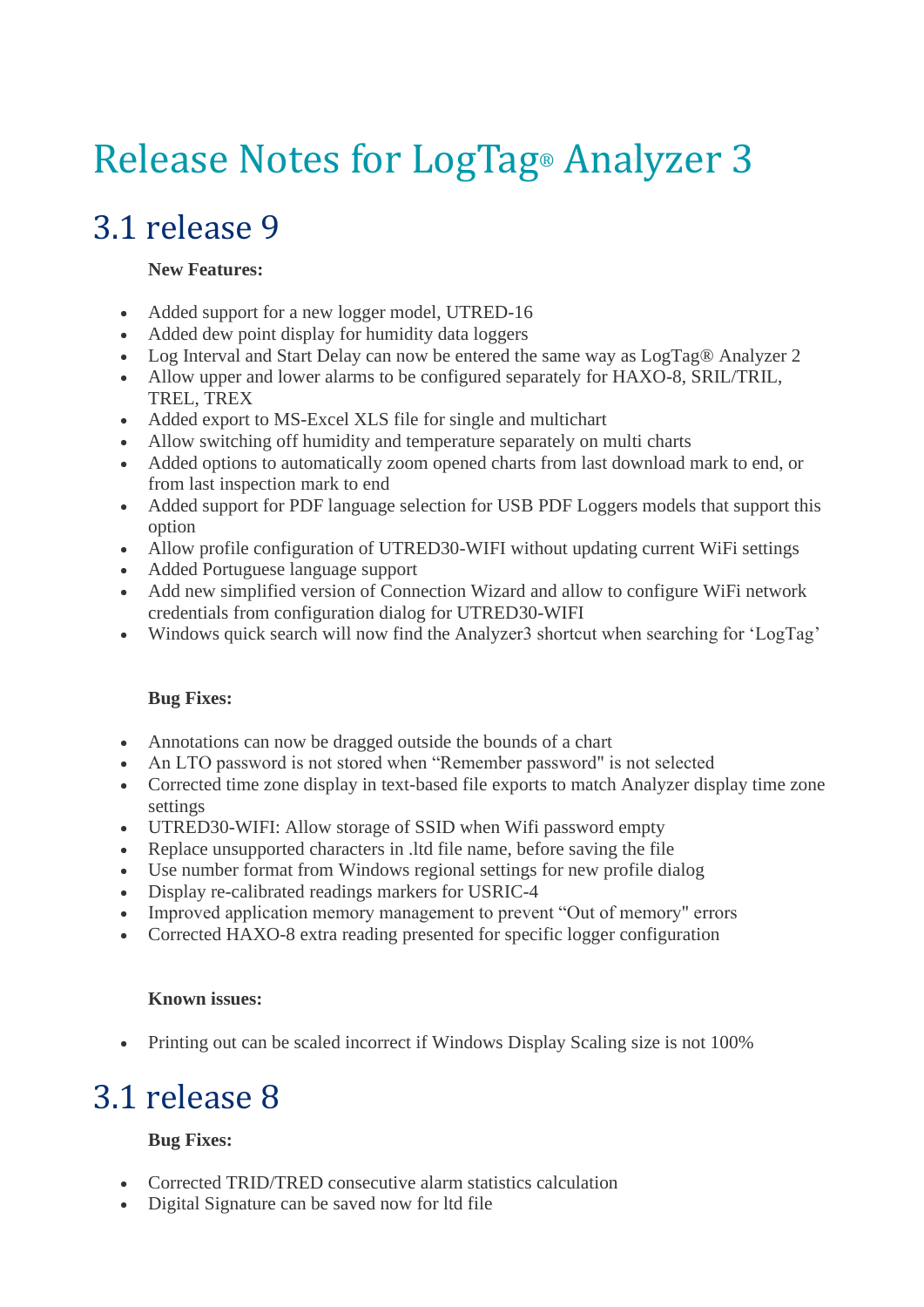- Allow auto-export for text files when export in .CSV not enabled
- Corrected view of humidity readings when humidity value match temperature upper limit and had > symbol

#### **Known issues:**

• Printing out can be scaled incorrect if Windows Display Scaling size is not 100%

### 3.1 release 7

#### **New Features:**

- USRID-16: Added support for the new data loggers
- Added Japanese and Chinese (simplified) language support
- Added user option to always block configuration of LogTags with low battery
- Added option to customise the date format for csv file exports
- Added display of Min/Max Reset markers to Multi Chart legend
- Adjusted logger specification lower limit for UTRIX-16, USRIC-8 and USRIC-16 LogTags manufactured after 1.1.2019
- Improved user experience when downloading a corrupted or unsupported logger, or opening a corrupted file
- Improved chart scaling for HAXO-8, HASO-8 and UHADO-8 loggers
- Application can now be run with Windows FIPS Mode enabled

#### **Bug Fixes:**

- Corrected application of "Default time interval to display" setting when opening a data file
- Aligned display of USRIC-4P readings with LogTag Analyzer version 2.9
- Corrected display of previously configured Date/Time start time for non-USB loggers
- Corrected problem with data files downloaded via HID or WIFI interfaces when stored in Multi Chart file
- Added Summary statistics settings to text export function.

#### **Known issues:**

- When automatically generating export files, CSV format must be enabled in the 'Exports & Reports' Options setting for other txt formats to be generated
- Printing out can be scaled incorrect if Windows Display Scaling size is not 100%

### 3.1 release 6

#### **New Features:**

- UHADO-16 / HASO-8: Added support for the new data loggers.
- LogTag Online: Integrated LogTag Online functionality with Analyzer. Integrated ability to Register, upload, and view data from supported logger with the LogTag cloud.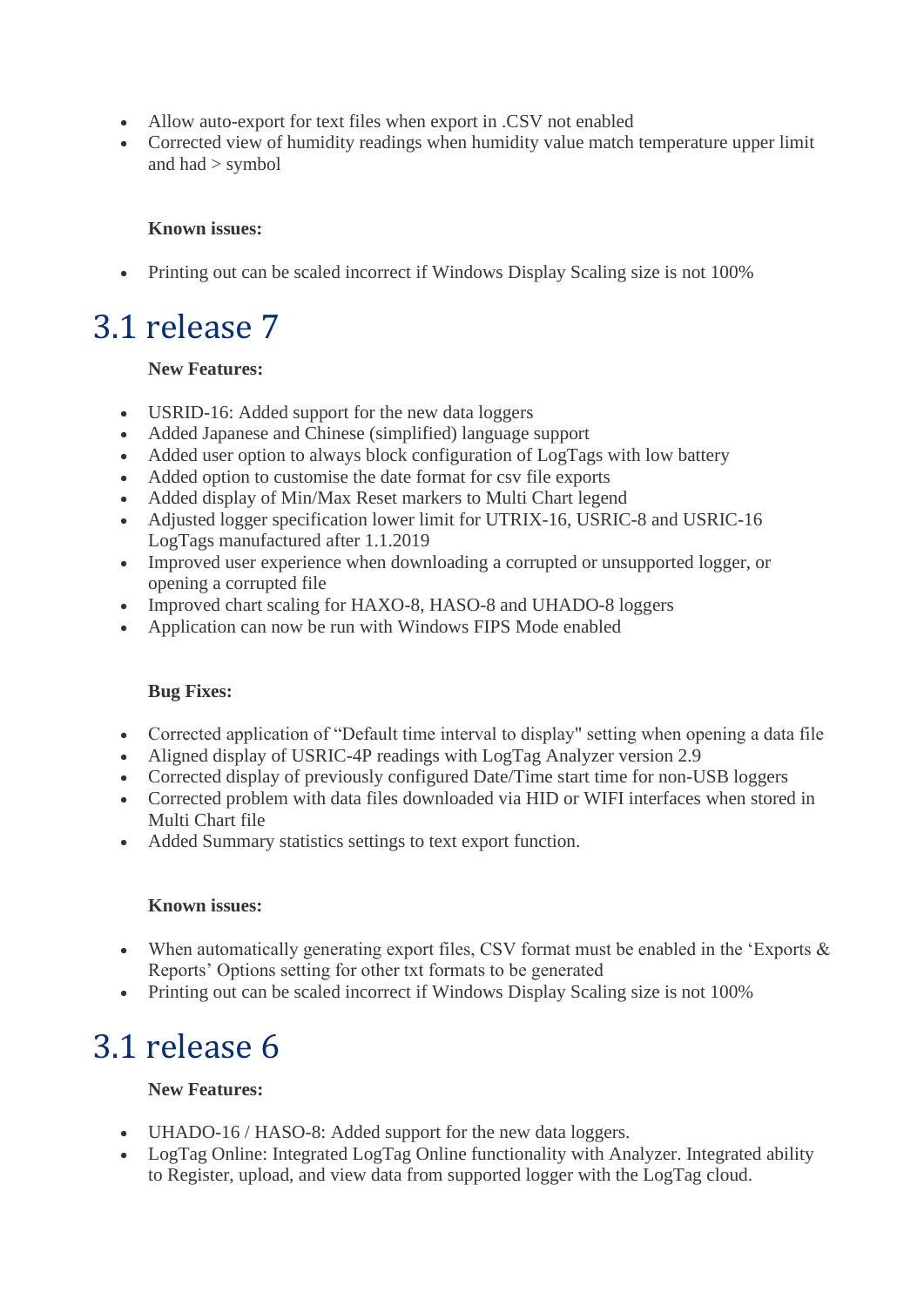#### **Bug Fixes:**

- All Loggers (except Vaxtag): Added option to view and print a calibration certificate for loggers manufactured after April 2019. Available as a button from the logger configuration window, or the Report tab when viewing a file or downloaded logger.
- All Loggers: In File Properties, corrected the "Data originally acquired" field. In some cases this could use the wrong time zone.
- All USB Loggers: Improved robustness to recover from logger memory corruption. There will be fewer instances of corrupt calibration errors.
- All USB Loggers: Allow unicode characters in USB/PDF logger description field to allow localized content (Note: Unicode characters are not currently supported by USB logger firmware, so PDF files generated may contain unrecognizable characters).
- USRIC-4 (firmware version 4.02.01 or earlier): Add "push button start from hibernation" start mode to allow start delay to be configured and used. Use this mode instead of standard push button start, as this firmware may start immediately even if start delay is configured in standard push button start mode.
- USRIC-4 (firmware version 4.02.01 or earlier): When start delay is configured, automatically set to "Push button start from hibernation" and disable pre-start logging. This works around an issue in these firmware versions. Corrected in later USRIC-4 firmware versions.
- USRIC/UTRIX/UTRID: Corrected statistics for zoomed values for USB multi-alarm loggers.
- TRIL/SRIL/TREL: These loggers can no longer be configured together or with each others profiles. This avoids unexpected results during configuration.
- TRID/TRED: Upper and lower alarm thresholds now use more accurate values. This prevents readings reported as acceptable to trigger an alarm and vice versa.
- HAXO-8: Corrected behaviour where in rare circumstances an extra fictitious reading would be shown.
- Several improvements to File-Open and File-Save behaviour where a non-existent or invalid file path is used.
- Use correct decimal place symbol throughout LogTag Analyzer (e.g. comma ',' or period '.') as defined by the local PC region settings, including for the exported files (CSV, HTML etc…).
- All USB Loggers: The brand name displayed on the on-board PDF report and in the file names is now as intended.

## 3.1 release 5

- Added Data view for Multi-Charts with up to 10 files.
- Added French Language for selection.
- A configuration profile issue for USRIC-4 loggers has been resolved.
- Corrected the number of starts displayed in Report for multi-use loggers.
- Aligned data list display of alarm readings with LogTag<sup>®</sup> Analyzer version 2.
- Corrected chart display of sensor disconnected readings for TREX-8 and TREL-8 loggers to match the display of LogTag® Analyzer version 2.
- Updated the Set Timezone method for Vaxtag<sup>®</sup> loggers.
- Corrected various issues when importing and exporting option settings.
- Aligned HAXO-8 low battery display with LogTag® Analyzer version 2.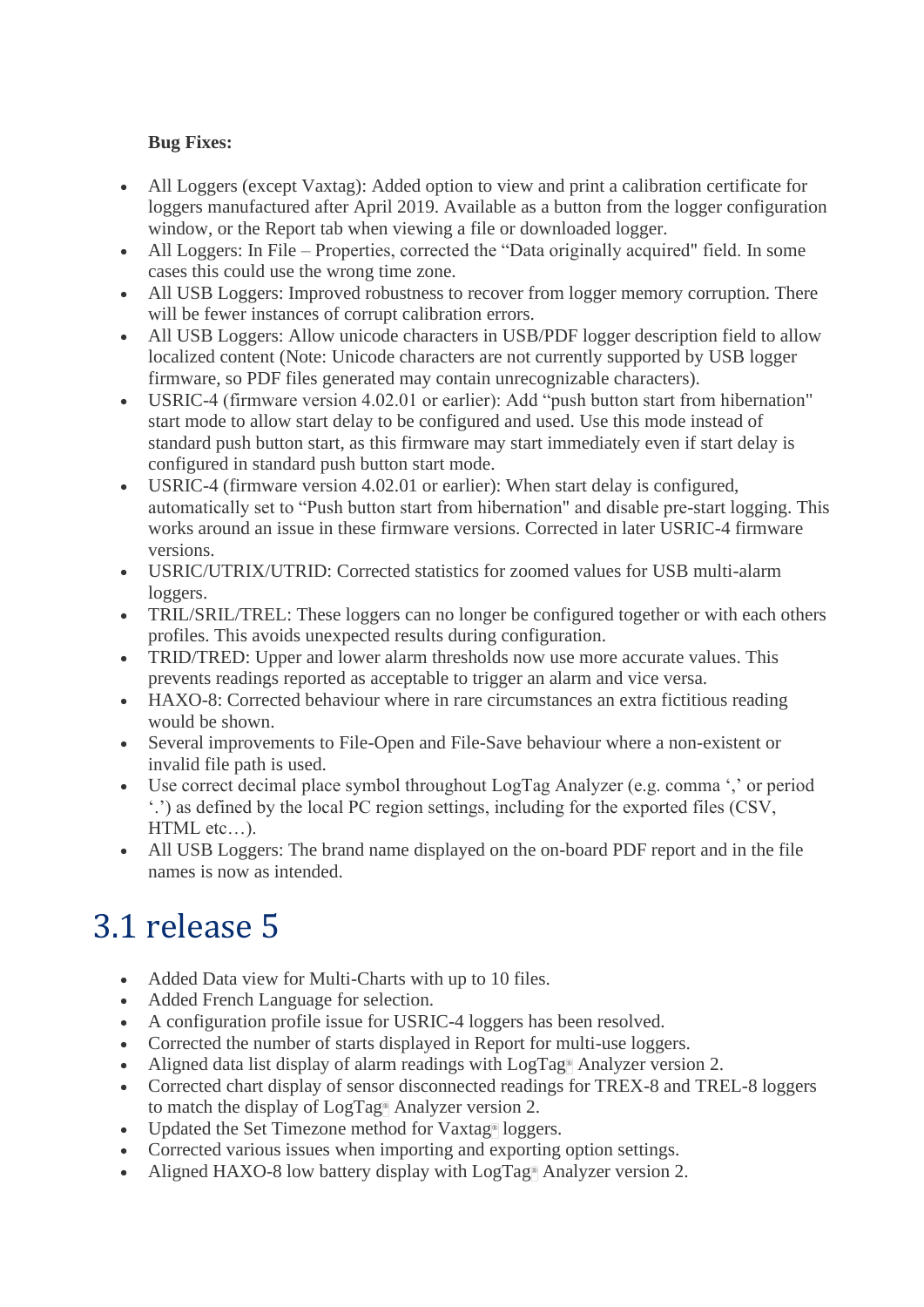## 3.1 release 3

• Load battery test during ambient temperature has been changed to allow TRIL configuration.

## 3.1 release 2

This release corrects an issue where, in some cases, temperature loggers that were adjusted using LogTag Calibrate showed incorrect values near both ends of the product's temperature range.

## 3.1 release 1

• Corrected download push button start with no start delay configuration Update imported profiles to show correct start delay in edit profile dialog. Corrected issue with temporary files that caused non-admin user being unable to open .ltd files with Explorer double-click.

## 3.1 release 0

- Added support for new products TREL30-16, UTRED30-WIFI and UTRED30-16
- Added SFTP protocol for file upload
- Sending emails: Added support for Office365 mail servers
- Added support for user resettable Min/Max, including chart displays and Report Event info
- Added information about unsupported configuration settings when using configuration profiles or configuring multiple LogTags together
- Improved Hibernate function
- Improved display markers for re-calibrated readings for USB-LogTags
- USB LogTags: Configuration now always enables the "Prioritise download over file generation"
- HAXO chart: Show correct x-axis labels for humidity chart when temperature chart is disabled
- Re-set HAXO re-calibrated markers on configuration
- Improved options import/export
- Improved Report and PDF Report layout for languages German, Spanish and Russian
- Improved PDF export: Removed empty pages, improved receiver notes, page number positions
- Improved display of sensor disconnected readings in file exports
- Corrected diagnostics email settings that lead to rejection of support emails sent from Gmail accounts
- Improved handling of page margin units in Page Setup dialog
- Corrected "Push button start from Hibernation" setting in profile
- Corrected total log duration calculation in Configuration Log
- Corrected Auto-download button behaviour according to configuration
- Improved overall stability of the application
- Fixed program freezing issue with Analyzer when a computer exited sleep mode
- Themes are no longer supported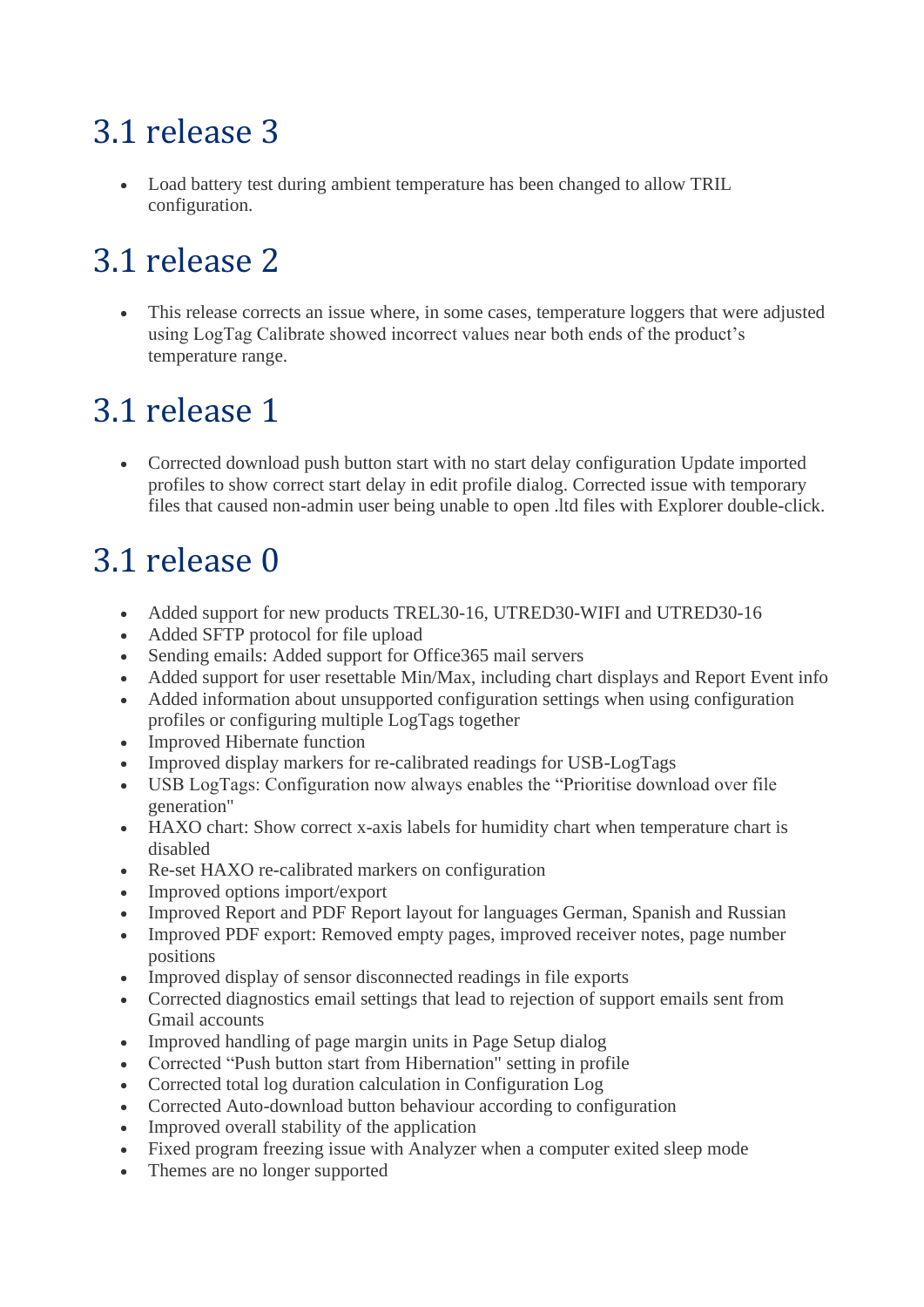• Fixed a bug with the 3.0r8 installer where additional user accounts are prompted to run the installer again to verify files.

## 3.0 release 8b

• Fixed a bug with the 3.0r8 installer where additional user accounts are prompted to run the installer again to verify files.

## 3.0 release 8

- Fixed bug where beeper was incorrectly shown when creating USB logger profiles.
- Added apply zoom to all charts feature when Manually Scaling.
- Improved diagnostic email system to still allow sending if no mail client is available on PC.
- Added shift chart functionality in Multi-Chart.
- Profiles now handle new lower limits for SRIC-4 and UTRID-16 products.
- Changed minimum alarm separation between Upper and Lower alarms from 1 degree to 0.1 degree.
- UTRIX-16 and UTRIX-16M configuration has been merged to allow both to be configured at the same time.
- USRIC-8 and USRIC-8M configuration has been merged to allow both to be configured at the same time.
- Average chart is now regenerated when a range change occurs.
- Added Fast Start configuration for loggers which support it.
- Added native support for Gmail in SMTP server settings.
- Upgraded to .NET version 4.6.1 to support Gmail.
- Added support for the up and coming HID Interfaces.
- Fixed bug with profiles where the number of readings were limited for TRED-16, USRIC-16 and TRIX-16.
- Fixed bug when creating reports that the Chart Image was sometimes not displayed.
- Fixed bug where printing sometimes created reports without charts.
- Fixed bug where sometimes files would not open due a perceived file permissions error.
- Fixed bug where Chart Range Select control was enabled when in Average Chart Mode.
- Fixed bug where the path in the folder starting with '\\' was being converted to '\' when the folder was saved.
- Enabled saving Multi Chart files containing .sltd files
- No correctly disables annotate chart mode when leaving a Multi Chart tab.
- Corrected a crash when prompting for logger password during configuration with profile.
- Profile name changes are now saved.
- Fixed a bug when trying to save files without extensions crashed Analyzer.
- Fixed not being able to set a Download Password for the UTRID-16 LogTag.
- Corrected bug where default document display settings for zooming to Marks was displaying inconsistent charts.
- Corrected bug where download mark on last reading and default display set to last mark last reading would sometimes crash analyzer.
- Fixed showing marks on the latest model TRED30-16R graphs.

#### SDK 3.0.8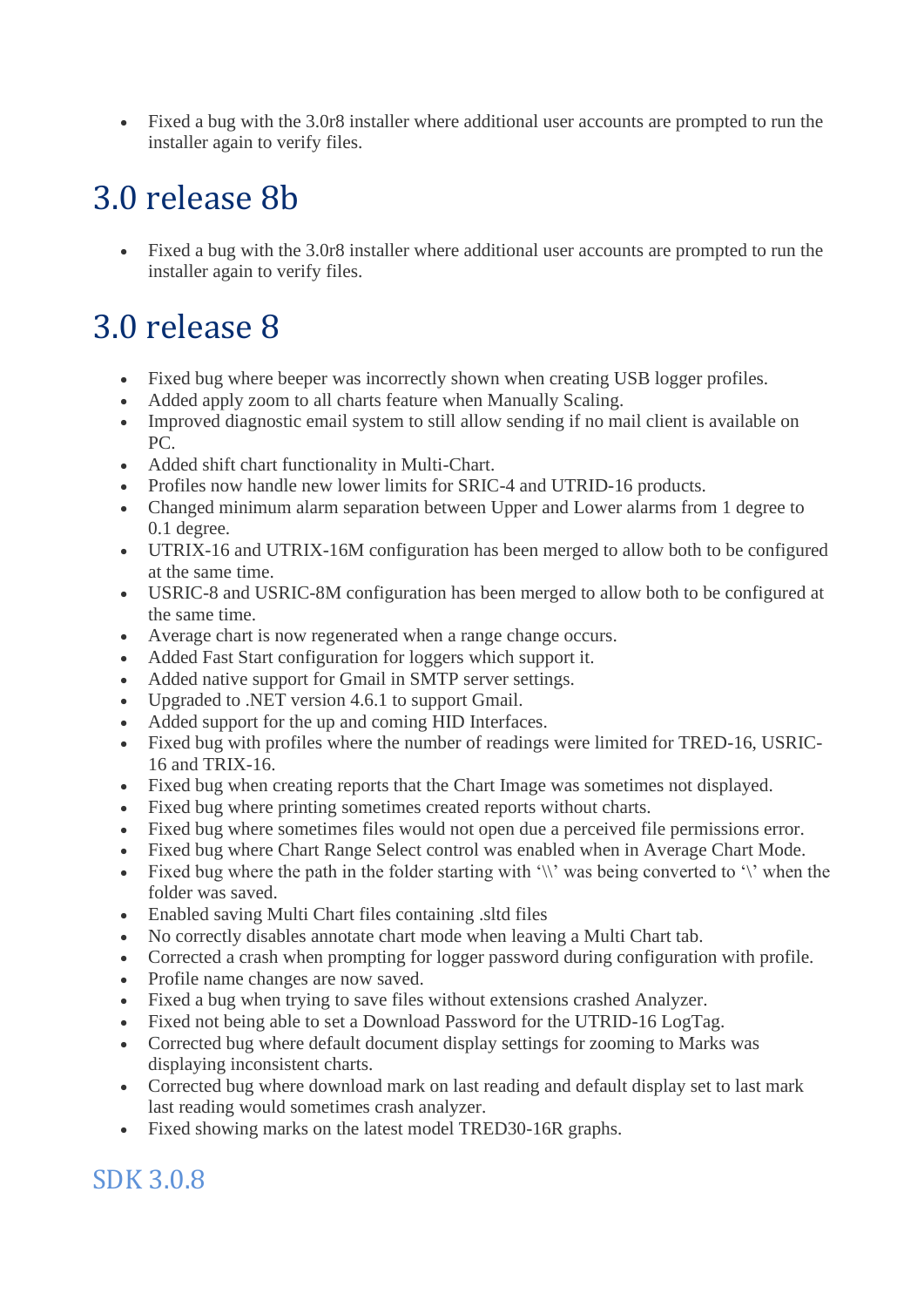- Support for Check digits in Interfaces and products with serial numbers that start with an alpha character.
- Increased accuracy Battery Test implemented for SRIL-8 and TRIL-8 products.
- Fixed bug where trying to configure a newer TRIL/SRIL would cause an comms error to be returned.
- Added support for the up and coming HID Interface.
- UTRIX-16M and USRIC-8M with firmware versions  $\ge$  = 6.6.1 now return logger model name without "M".
- Fix to correctly set older HAXO firmware Humidity alarm alert values which were causing incorrect red LED behavior.
- Updated NextStart date/time member of ProductInfo for USB loggers to be in Configure Timezone and not UTC.
- Fixed bug where clock change flag was not being set in the reading when found (TRID/TRED).
- Added a wait for user server reply when user server is running on the local PC.

### 3.0 release 7

- Fixed bug where Range Selection was re-enabled after the tab was changed even when there were only started or pre-start readings.
- Fixed bug with some files being generated were incompatible with LTA 2.x
- Fixed zooming bug when less than 2 started or 2 pre-start readings and changing chart range.
- Fixed bug when displaying a multi-chart report with some series turned off the chart image would not be generated.
- Corrected Alignment issues, Chart and Chart Menu display with non-English languages.
- fixed functionality for 'Reset all documents to selected options' in Options -> Charts when the checkbox is not checked.
- Fixes to Report to ensure all DateTimes using settings from Options -> Date and Time.
- Fixes to Report where the logo image was sometimes not displayed.
- Fixed Email validation, where sometimes recipient email addresses were not being correctly validated
- Fixed bug where adding a new window before saving a multi-chart could cause a crash.

#### SDK 3.0.7

• SDK change for TRED30-16R configuration: Clear beeper status on configuration for firmware version 5.2x

## 3.0 release 6

- Changed the main menu to truncate long foreign words in order to avoid Icon buttons growing too large
- Fixed Report to cater for long translated terms.
- Fixed Multi-Chart Report Start and Finish times.
- Fixed Rendering for non validated series under certain conditions.
- Added Help file topic links and F1 support to the various forms
- Added TRED30-16R support to TRID TRED profiles.
- Save file open path when opening documents so is not lost on Analyzer close.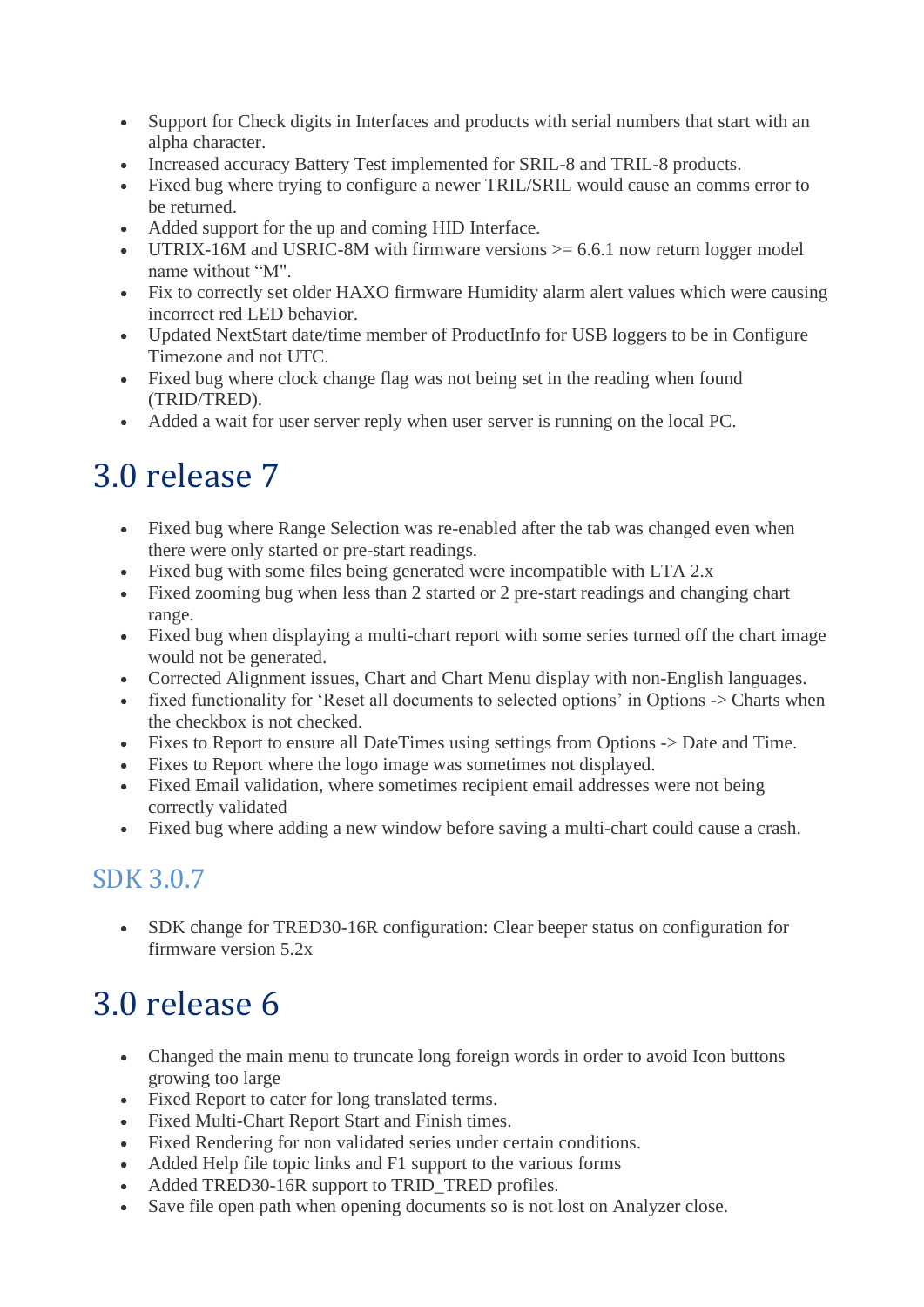- Added specific readings compare for stopped loggers download so support auto-saving recalibrated loggers.
- Fixed profiles so alarm temperatures are converted between different Temperature ranges.
- Added Max readings option to profiles.
- Fixed bug where email generated by clicking SendMail did not wait for PDF generation to complete if the file was not already present.
- Fixed Bug where Saving a document over another document that was currently open could cause Analyzer to crash.
- Fixed scaling bug with Chart when disconnected readings are present.
- Fixed bug where reading marks where being shown on Invalid readings.
- Fixed bug where Windows List Separator for csy export was actually using selected language List Separator.
- Fixed bug where font styles were not being displayed in the annotations dialog.
- Fixed bug where email generated by clicking SendMail did not wait for PDF generation to complete if the file was not already present.
- Fixed download bug with USB LogTags where a download could sometimes cause the program to stop responding.
- Fixed download bug where a file would be displayed automatically even if the option was not selected, if no new file was being created.
- Added Manual Scaling by Index to Chart Manual Scaling.
- Added Print All functionality

#### SDK 3.0.6

- Fixed bug where Calibration Checksum was not recalculated after clearing the recalibrated readings flag on configure.
- Added fall-back to Start Log Time when Last Log time is corrupted for USB products.
- Added support for new version USRIC-4.
- Added support for LogTag Wifi Interface generated ltd files.
- Added Tadiran loaded battery test support on device Configuration.
- Updated HAXO 2.2 battery voltage calculation to provide actual voltage instead of pass/fail
- Added fix for Hibernating USB products with DateTime start, sets to Push Button Start
- Added Support for USRIC-16

## 3.0 release 5

- Added Support for UTRID-16, UTRIX-16M, and USRIC-8M LogTags.
- Added Support for the TRID30-16R.
- Added profile support for new products.
- Added viewing of, and configuring with, ReadOnly profiles.
- Added Russian, German and Spanish Language Support.
- Added Prioritize Download option to the configuration of USB LogTags.
- Added support for pdf timezone display for USB pdf LogTags.
- Added additional warning messages and increased error message support.
- Increased performance for rendering charts with many readings in Single Chart mode.
- Better Support for Windows scaling for high resolution displays.
- Fixed several bugs to do with creating, editing and applying profiles.
- Updated the wizards to use progress bars.
- Fixed several bugs which could cause Analyzer to crash under unusual circumstances.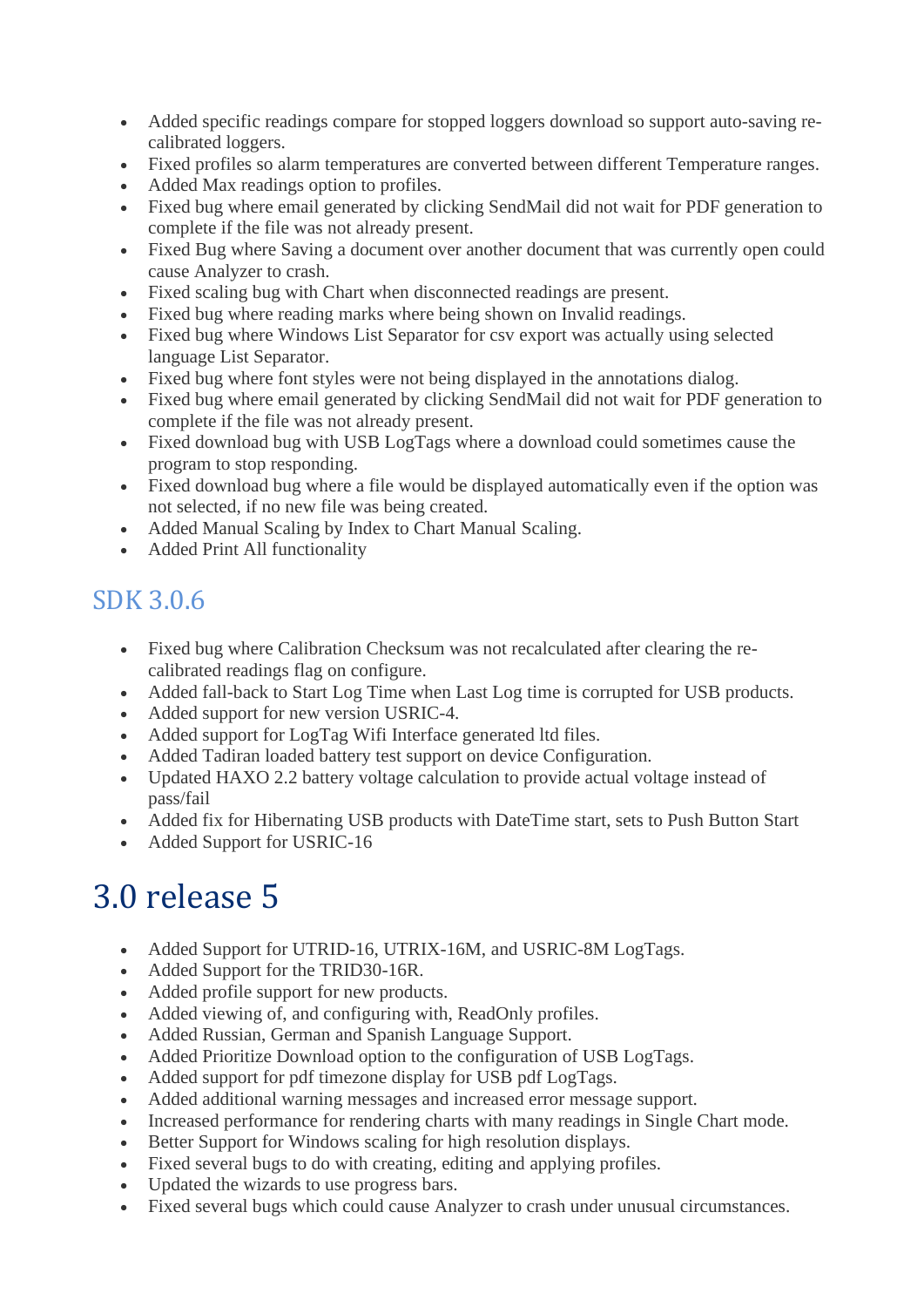- Fixed USB LogTags communications on Windows 10.
- Modified various dialogs so they remain on top until actioned.
- Fixed some bugs in statistics generation for several unusual circumstances.
- Fixed Alarm state for reports with zoomed readings to only calculate state off the zoomed readings.

#### SDK 3.0.5

- Added Support for UTRID-16, UTRIX-16M, and USRIC-8M LogTags.
- Added Support for the TRID30-16R.

### 3.0 release 3

- Added Configuration Profiles, creation, import, export and read-only.
- Added Configure LogTags from Profile.
- Added create profile from current logger settings in configure dialog.
- Added option to retain Password/UserID during configuration.
- Linked Temperature and Humidity Clear Alarm Checkboxes when configuring a HAXO-8.
- Renamed User ID to Description.
- Restricted Description field for USB loggers to 50 characters to retain usability with Generated PDFs.
- Added display of Preset specified maximum trip length in days.
- Updated USB Download Password checkbox so when enabled, removes the file settings tab.
- Fixed result displayed when downloading Indicator products using Download and Wizard.
- Added code to manually and automatically check for updated versions of LogTag® Analyzer.
- Added ability to automatically download and install newer versions of LogTag® Analyzer.
- Displays important details about upgrade within the Check for Updates Window.
- Added ability to export Day Summary as a second file when exporting an ltd into a text format.
- Can now Export a TICT or TIC20 into a text format and it will export the Day Summary table.
- Fixed some bugs in statistics generation for some alarm counts with delayed alarms.
- Using SendMail command will now create additional exported files if they are not already present.
- Added saving ltd data into exported PDF files.
- Updated UI to fix bugs caused by Windows Scaling be greater than 100%.
- Some fixes to Themes within LogTag<sup>®</sup> Analyzer, others removed.
- Some changes to Icons and images within LogTag® Analyzer.
- Corrected line thickness for Average Multi-Charts.
- Added escape key functionality to close many of the forms.
- Added processing dialog for multi-chart operations to indicate program activity.
- Added opening of PDFs which contain ltd data (LogTag® Analyzer and USB logger PDFs).
- Fixed bug with Multi-Chart displaying Paused Marks for USB Pause readings.
- Changed Temperature/Humidity alert range from checkbox to toggle button.

#### SDK 3.0.3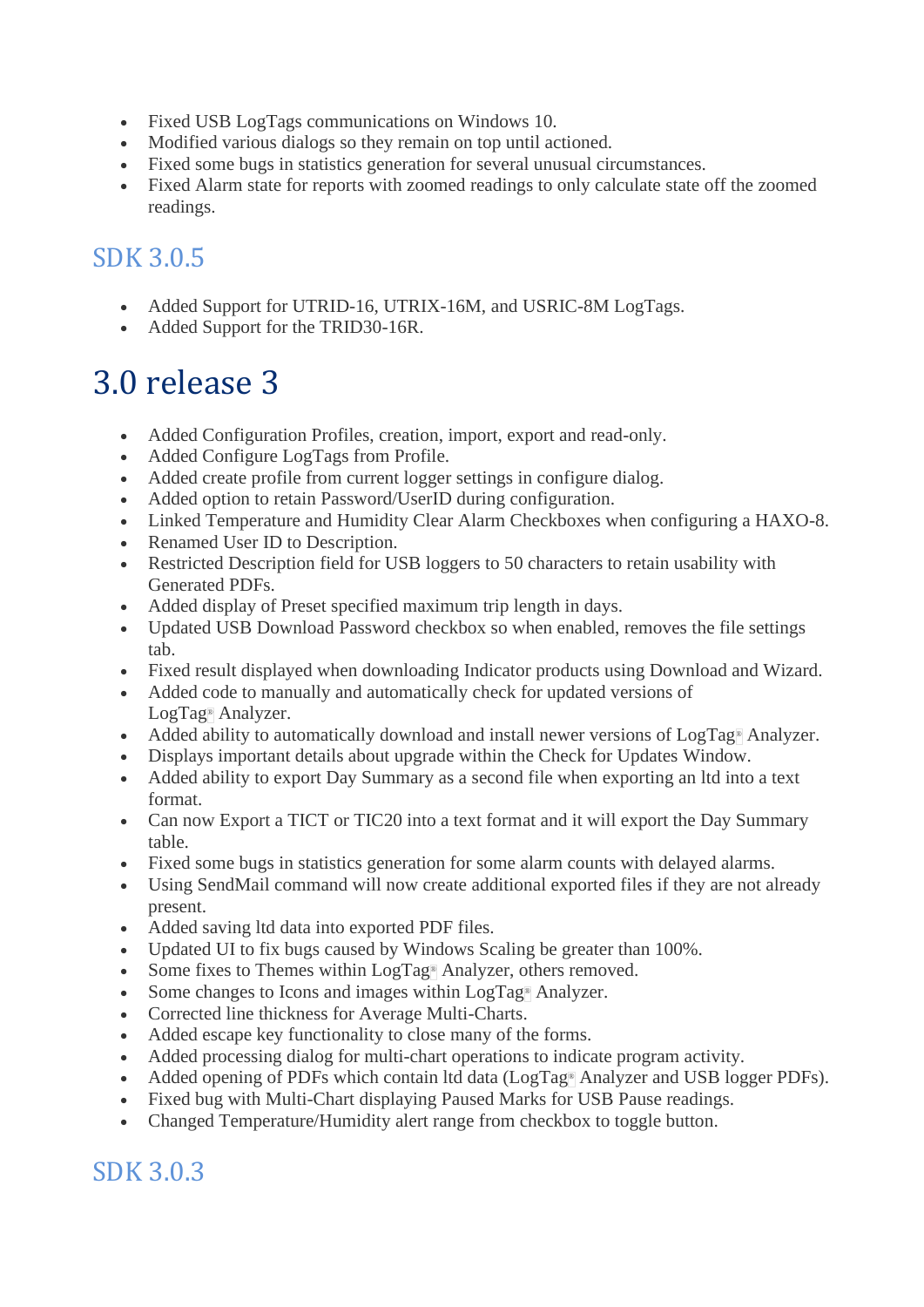- Fixed bug with TRID when Temperature was an exact match to the top calibration table value.
- Updated SDK to assume a log interval of 1 minute if the log interval value is 0.
- Added EvenInterval flag to HAXO-8 to restrict log interval to even seconds.
- Added recovery code for readings if clock has become corrupted after primary logging has commenced.
- Updated SDK to support Prototype TRIX-8 files/units which do not have a SensorID recorded.
- Correctly write new checksum when a battery de-rate is carried out.
- Fixed iS0 $^{\circ}$ Tag code to correctly detect when the unit is still logging.

### 3.0 release 2

- Chart Control Panel now uses check boxes instead of buttons.
- Chart Control Panel can now be shown or hidden. The default can be set in Options General Settings.
- Hide Logon/Logoff button on Menu if User Server is not set up.
- Removed bold text when menu items are disabled; increased text size for readability.
- Updated Menu to hide unused overflow buttons, updated control intelligence depending on document and program state, also updated Chart Control Panel with same functionality.
- Theme changes to LogTag® Analyzer, new icons and images, added various colour changes to text.
- Updated default chart colour palette to be different from initial custom chart colour palette.
- Updated Black Theme with many fixes for Dark Text, background colours, corrected some image issues.
- Added option to preserve a LogTag<sup>®</sup>s description/password to the configuration dialogue and the wizard.
- Updated configuration dialogue to hide the password entry field if not enabled via one of the checkboxes.
- Fixed bug with export format for exporting a LogTag<sup>®</sup> with only prestart readings.
- Updated configuration dialogue to disable number of readings control if wraparound selected.
- Added automatic adjustments to the 'Days' configuration control.
- Removed sliders for configuration of days and readings.
- Fixed bug with configuring only accumulative alarms with some models.
- Added basic information to file properties for multi-chart files.
- Fixed delays and periods of non-responsiveness when closing and opening wizard forms.
- Fixed "Not Found" on first open of wizard form when previous form was closed in the middle of an operation.
- Modified HTML export format to use visually formatted tables for exports.
- Added configure and download logging functions for logging data including several new fields. Changed all logging functionality to point to a combined log folder.
- Added ability to view saved log files (config, download) in HTML formatted tables (With Save As and Print buttons).
- Fixed bug with displaying email options in Options Automation.
- Added UTF-8 encoding marker bytes to start of text files.
- Fixed custom scale range to appear relative to settings window. Fixed some bugs with custom scaling and chart range scaling boundary conditions with controls.
- Added Import and Export functions for the option settings via the .asxml format